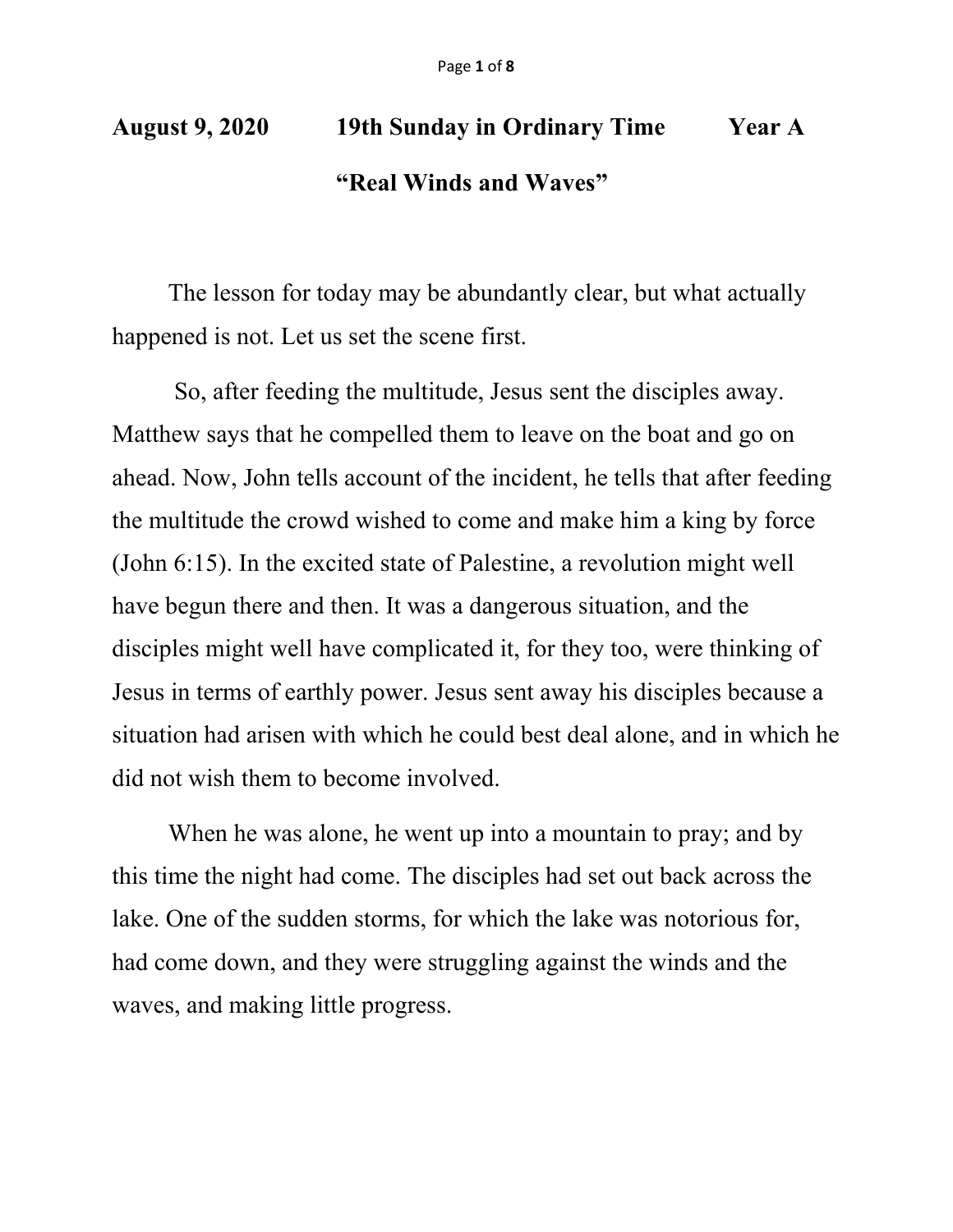If this story of the disciples at sea battered by wind and wave is not a story which speaks to our circumstance today, I surely do not know what is.

The possibility of being swamped by doubt and fear as much as real wind and waves seems to be as real these days as I have ever known it to be. I expect many of you will agree.

Who would have thought that something as small, as at first invisible, as so very unknown as a virus taken hold as pandemic would threaten to toss us off the boat as it has? In fact, if one thinks of the boat as the church as our community of faith, one might suggest that in our inability to all be together in the boat.

It is then that there is a real difficulty in knowing what happened. In verses 25 and 26, we read twice about Jesus walking on the sea. Professor Barclay says: 'the truth is that there are two perfectly possible interpretations of this passage. It may be described as a miracle in which Jesus actually walked on the water. Or, it may equally mean that the disciples' boat was driven by the wind to the northern shore of the lake, that Jesus came down from the mountain to help them when he saw them struggling in the moonlight, and that he came walking through the surf and the waves towards the boat, and came so suddenly upon them that they were terrified when they saw him. Both interpretations are equally valid. Some prefer one, and some the other.'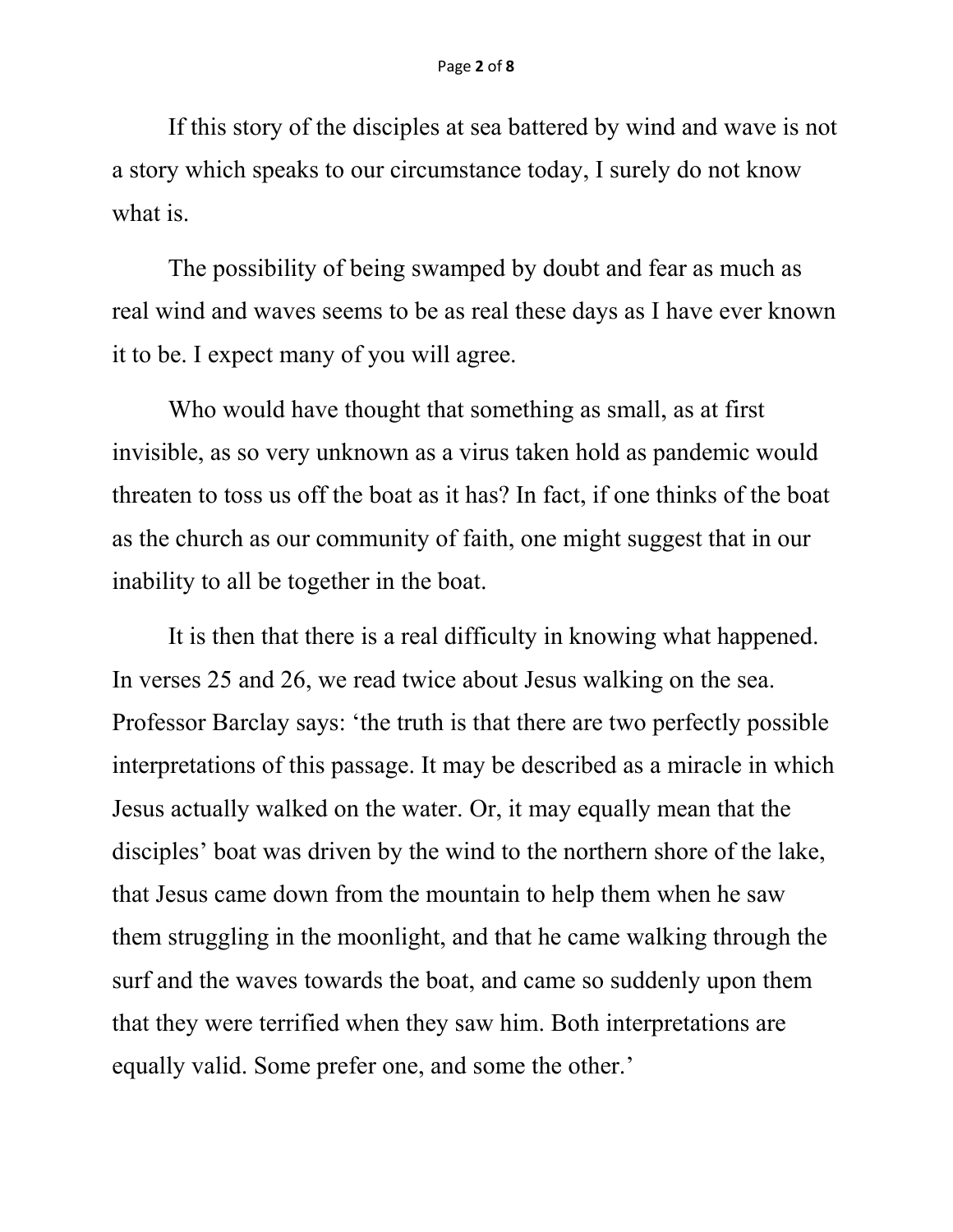Whatever interpretation we choose, the significance is perfectly clear. In the hour of the disciplines' need, Jesus came to them. When the wind was contrary and life was a struggle, Jesus was there to help. No sooner had a need arisen that Jesus was there to help and save. We are like Peter, not necessarily having stepped out willingly at all, but rather tossed overboard, sinking step be waterlogged out step.

Rev. Janet Hunt comments her commentary "Jesus Walking Toward Us in This Storm" 'We know better, of course we do. The church is not the physical structure associated with its name. And it is not even only a place of safe keeping regardless of where or how the Church, God's people come together. Those who say that the Church is not known best and truest by how or where it gathers, but by where and how it is sent are entirely correct. If we have not come to this already, this particular mammoth storm will either batter us into this reality or we will perish in the process or, perhaps just likely, in some real sense both will be true.'

And Jesus coming to us in the storm is just as real. So it is, that I, like Peter, like all the disciples, am often afraid. And I don't speak of the healthy fear of a virus which is wily and deadly. I am afraid that I will not have the strength to stand up to those powerful forces which just want things to return to want we remember from the middle of March and before. When we shook hands freely, wrapped our arm around family, friends, and one another, regularly stepped aside to allow small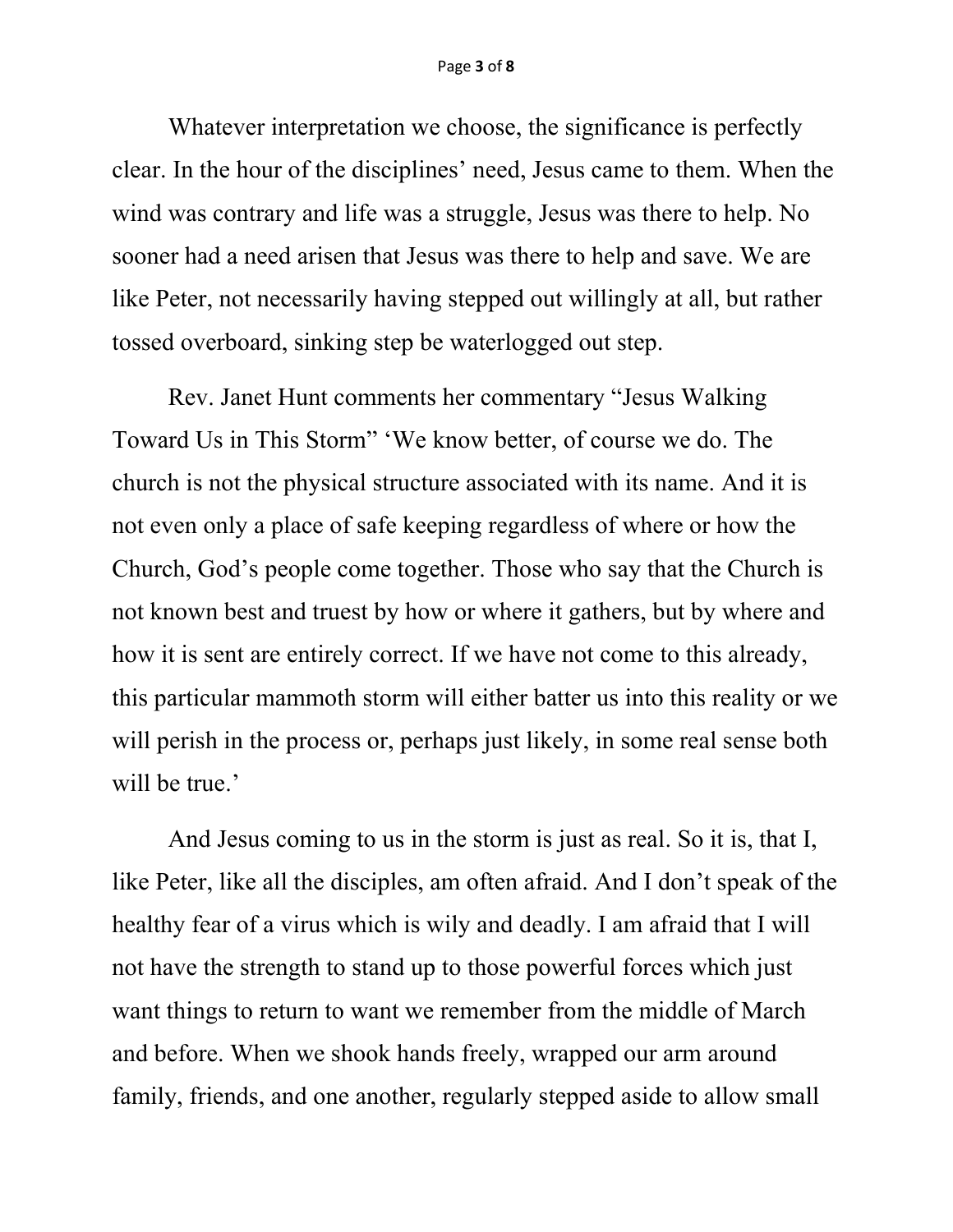ones to run freely in our midst, gathered close over coffee and sweets on a Sunday morning, and out to our heart's contents. I am afraid that my own grief which mingle with that of countless others will cause me to bend before it is time, will push me to compromise or worse so as to appease the loudest, perhaps most hurting voices.

In life, the wind is often contrary. There are times when we are up against it and life is a desperate struggle with ourselves, with our circumstances, with our temptations, with our sorrows and with our decisions. At such a time, no one needs to struggle alone, Jesus comes to us across the storms of life, with a hand stretched out to save, and with his calm clear voice bidding us take heart and have no fear.

It does not really matter how we take this incident; it is in any event far more than the story of what Jesus once did in a storm; it is the sign and the symbol of what he always does for his people, when the wind is contrary and we are in danger of being overwhelmed bh the storms of life.

But, still, I am afraid. I am afraid that the Church will never be the same as I remember. The Church is and has mostly been a place of community and kindness and nurturing for me. I have loved the gathering of God's people. It is certainly what drew me into becoming a member at Westminster. The kindness and love they showed me that very first Sunday Mom and I attended there. I certainly fear that we will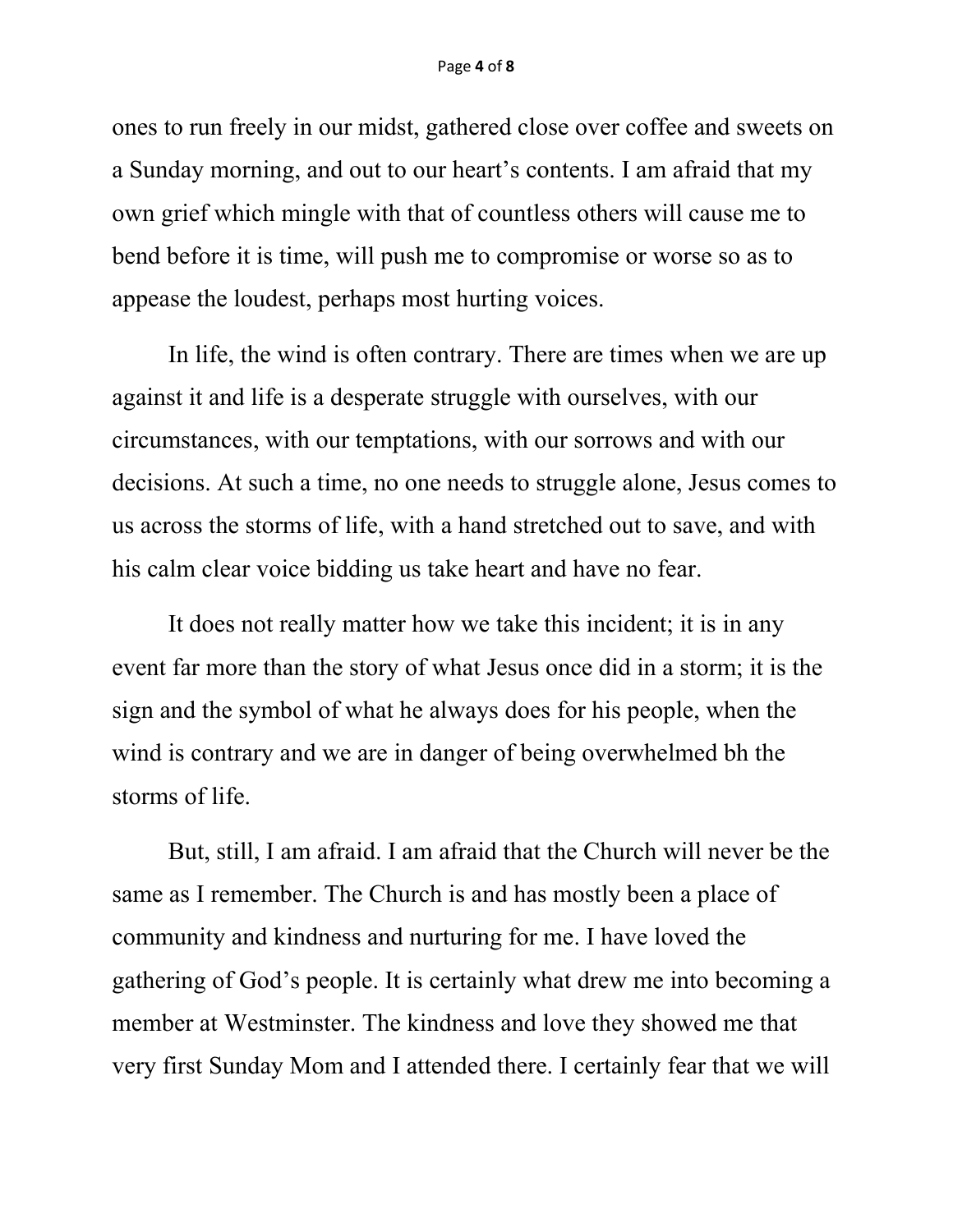never be the same again. That some will not come back having now experienced the gift of leisure on Sunday morning, tuning in to worship in pajamas and favorite morning beverage, if at all.

And I am afraid that the Church will attempt to just return to normal as quickly as humanly possible. That we will not allow ourselves to be changed by all that has been.

I am afraid that we will too soon forget the disparities which this pandemic has made so apparent in a world which has always been darn comfortable to many, including me. I am afraid we will too soon forget the utter gift it is to be near to one another once more.

I am afraid as Peter was when he was walking out on the water to Jesus. Peter was known for acting on impulse and without thinking what he was doing. Professor Barclay comments in the Gospel of Matthew: 'that is was Peter's mistake that again and again he acted without fully facing the situation and without counting the cost. He was to do exactly the dame when he affirmed undying and unshakable loyalty to Jesus and then denied his Lord's name. and yet there are worse sins than that, because Peter's whole trouble was that he was ruled by his heart and he might sometimes fail, his heart was always in the right place and the instinct of his heart was always love.'

'Peter acted on impulse, he often failed and came to grief. It was always Jesus' insistence that people should look at a situation in all its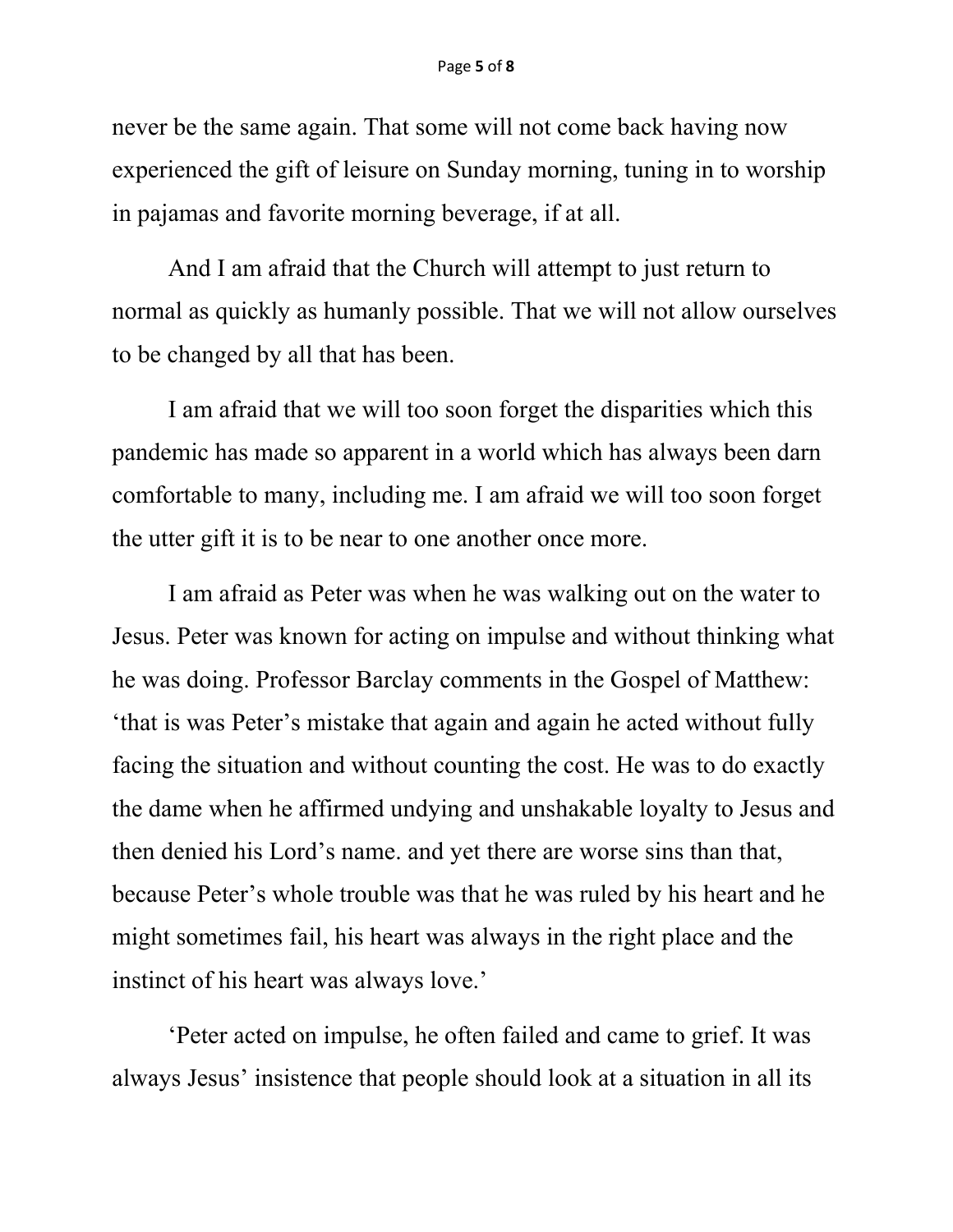bleak grimness before they acted. Jesus was completely honest with people; he always urged them to see how difficult it was to follow him before they set out upon the Christian way. A great deal of Christian failure is due to acting upon an emotional moment without counting the cost.'

'But Peter never finally failed, for always in the moment of his failure he clutched at Christ. The wonderful thing about him is that every time he fell, he rose again; and that it must have been true that even his failures brought him closer and closer to Jesus Christ.

'When Peter risked it all walking out on the water towards Jesus, he falters, Jesus reaches out and pulls him to safety, cementing in perhaps his most impetuous disciple an ever-clearer sense of who Jesus is' comments Rev Hunt.

And when Jesus climbs aboard that boat in the midst of those exhausted, frightened followers and the wind dies down and the sea is calmed, and everyone knows that Jesus is God's Own Son. And they bow to this truth. Body, mind, heart, and soul they bow to this life saving truth.

So, it is these days that I recognize the deadly power of this storm. And I am watching for Jesus, oh I am, to come walking across and through these threatening waves. And I am wondering what it is to move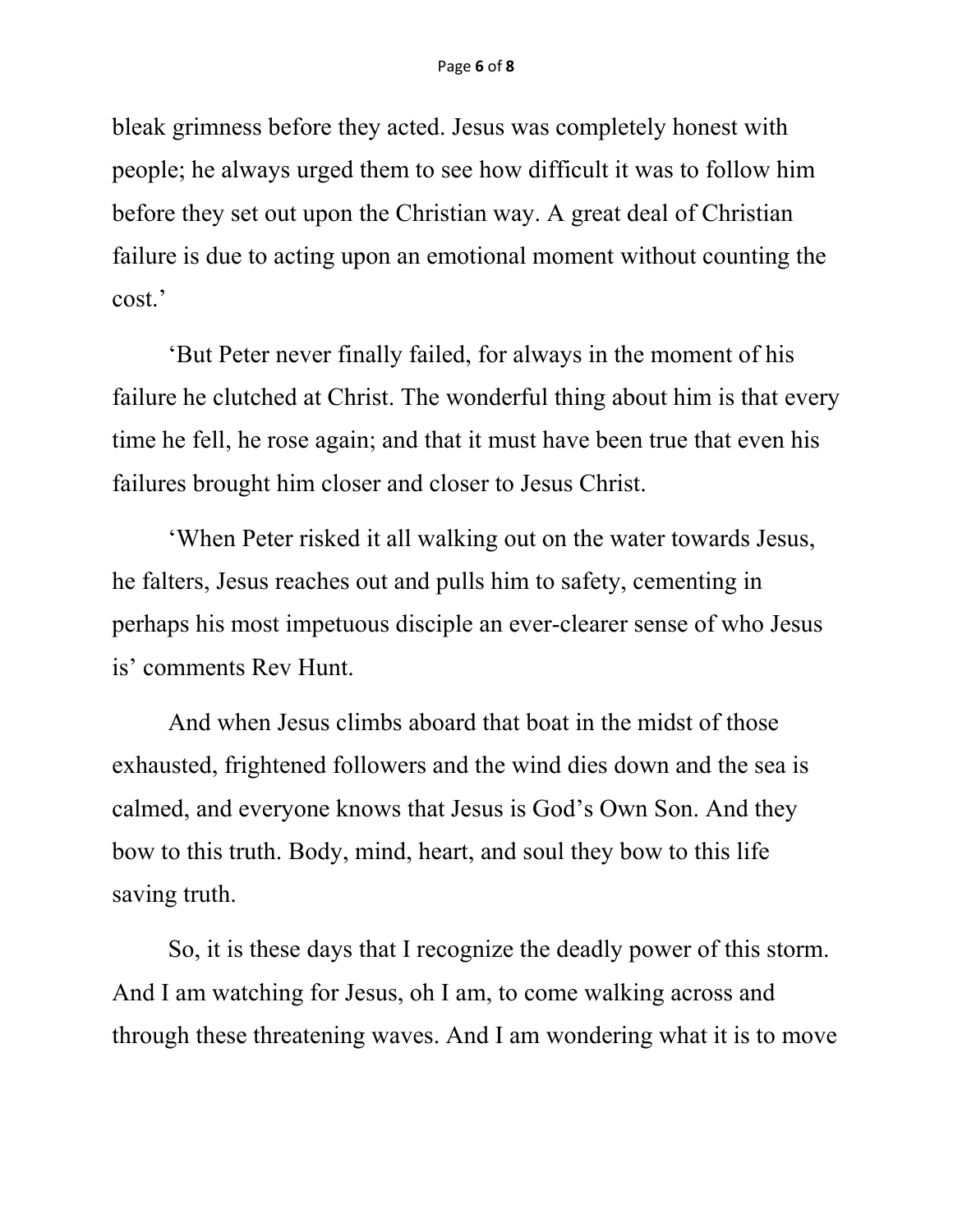towards Jesus even as he moves towards me, as Peter did. Even if I falter and fall, I wonder what that means for me, for you, for all of us today.

Our blindness to all the ways in which God's precious gifts are hoarded by two few and the many, many of God's Beloved whose lives are lived on the edge: for whom the battering waves never ever cease.

Our sometimes inability to see Jesus walking towards us, all the while we feel ourselves sinking beneath the waves.

For me, at least, it's the last one which is most pressing for me now, this yearning to know, to recognize Jesus at work in a time which is by so many measures marked by storm. This is most pressing because as I am able to somehow see Jesus, I expect all the rest will follow as well.

Surely this storm, and the promise of Jesus coming to us in the storm is doing this once more in me, in you, in the church, in the world.

Surely, we are being shaped for all the places Jesus calls us to, enabling us to walk on water, or not, into all that comes next.

Surely all of this must be so…

How has this time manifested as 'storm' for you?

How have you experienced Jesus walking towards you?

What makes you most afraid?